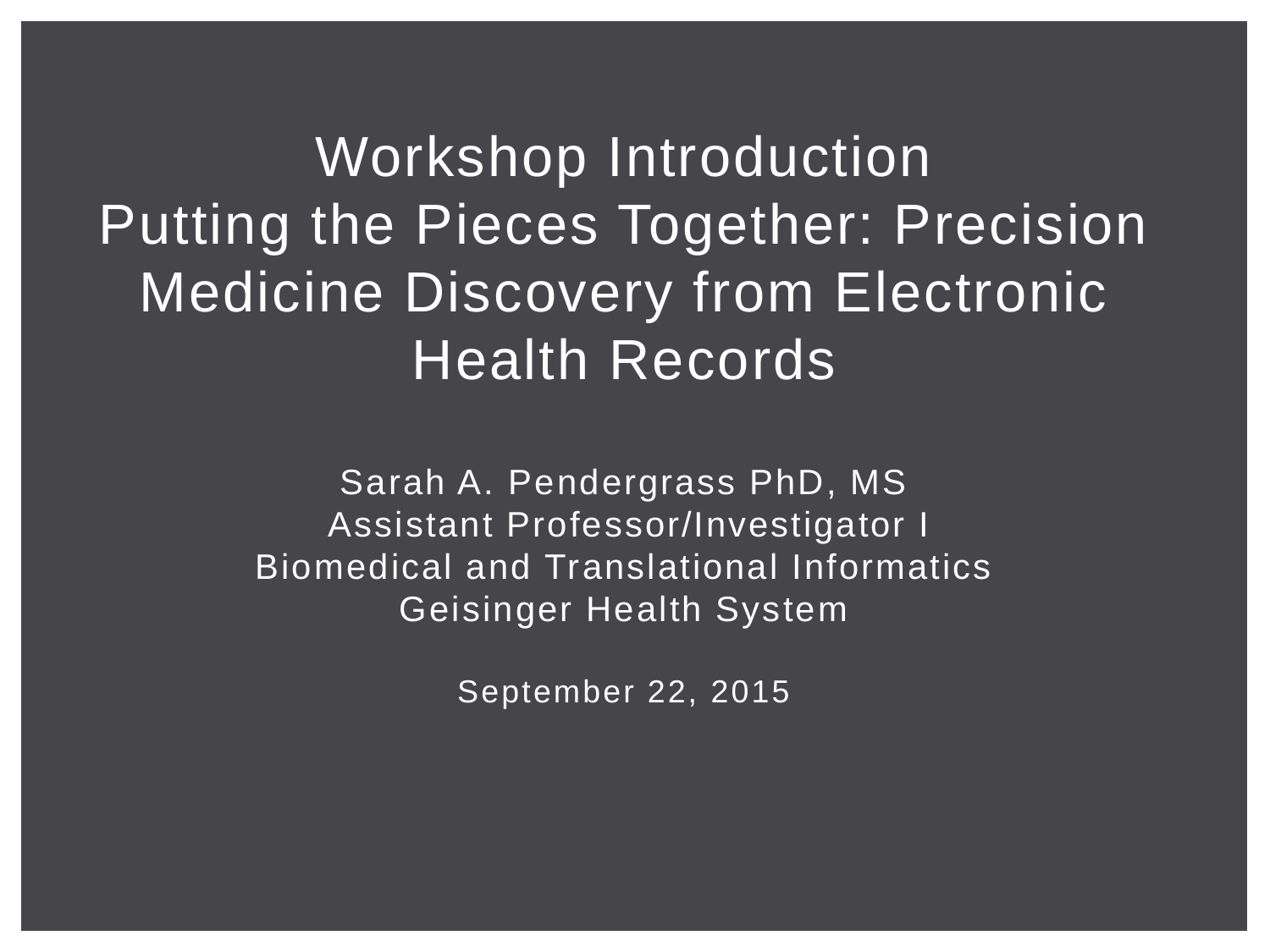#### Precision Medicine

# The right medicine The right patient The right dose The right time *And the right intervention*

*Also remember we are moving to drug development based on genetic variation*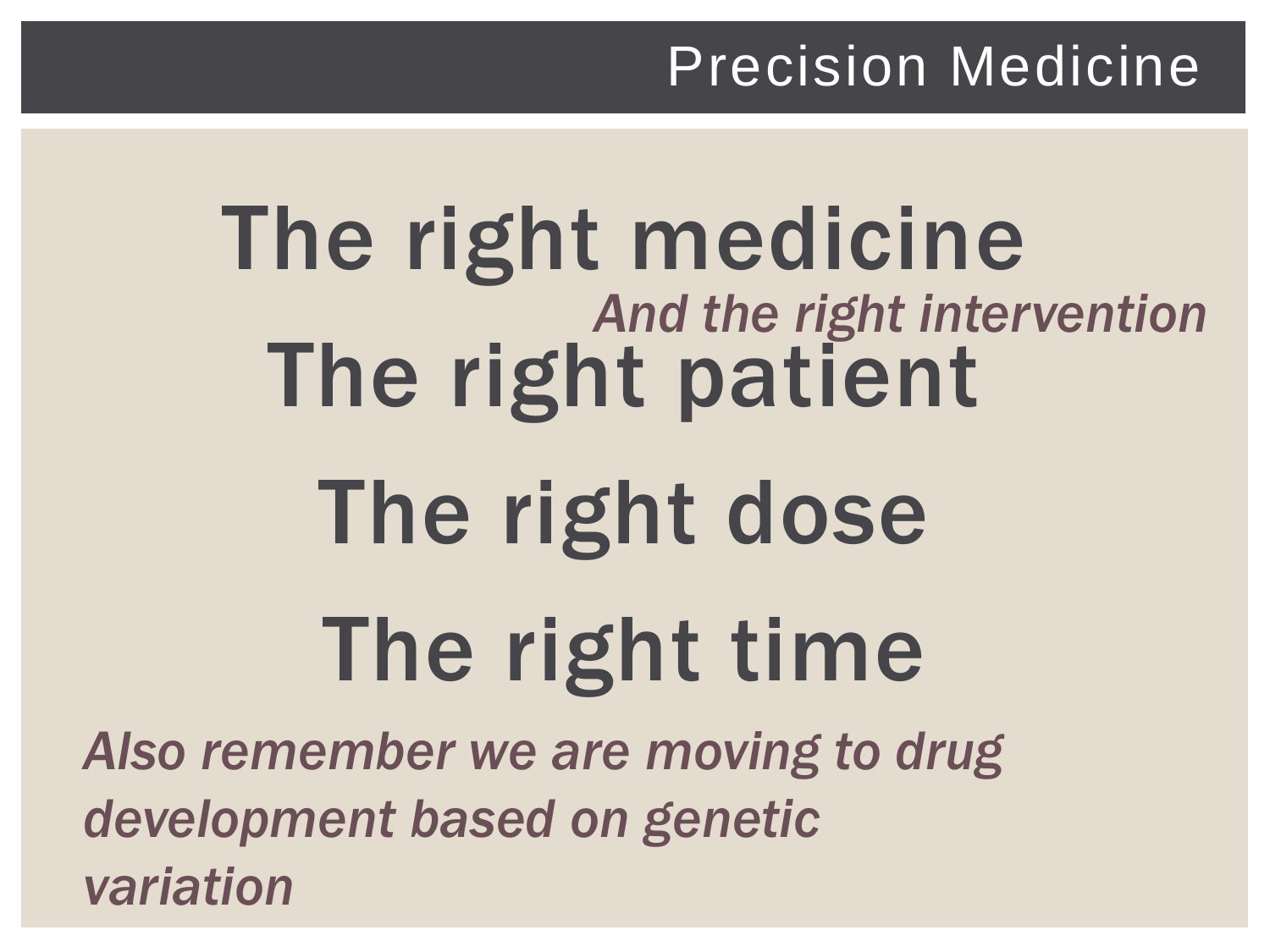### A Key to Precision Medicine

- We collect a tremendous amount of information about health and disease through **electronic health records**
	- Diagnoses
	- Clinical Lab Measurements
	- **Medications**
	- **IF In patient and out patient**



 What if we use these information to help inform better patient treatment?



http://www.brimg.net/images/doctor-using-mobile-chart-checking-patient-corbis\_573x300.jpg http://ihealthtran.com/wordpress/wp-content/uploads/2012/11/EHR-Health-IT.jpg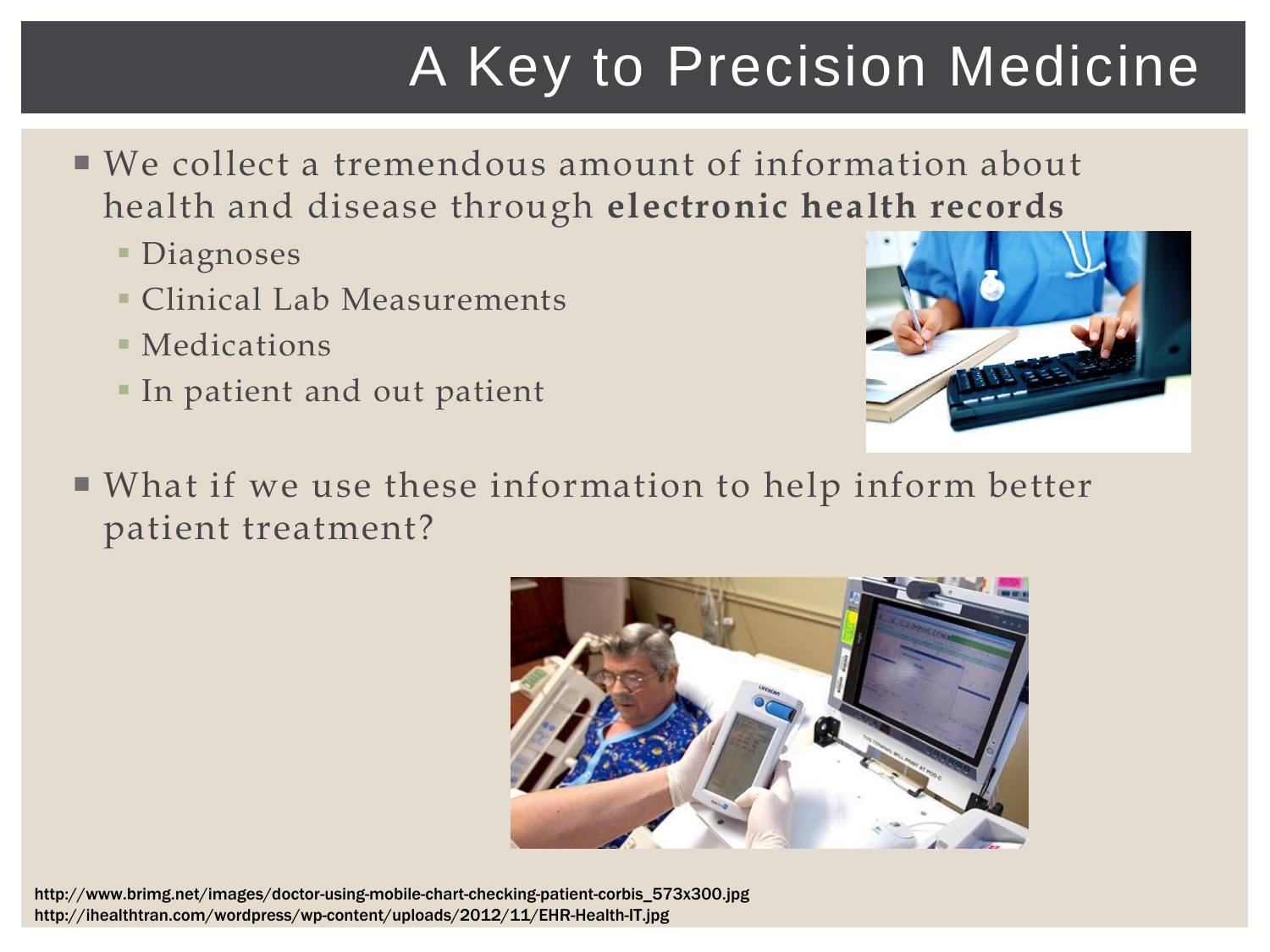# Integrating EMRs into Genomic Research



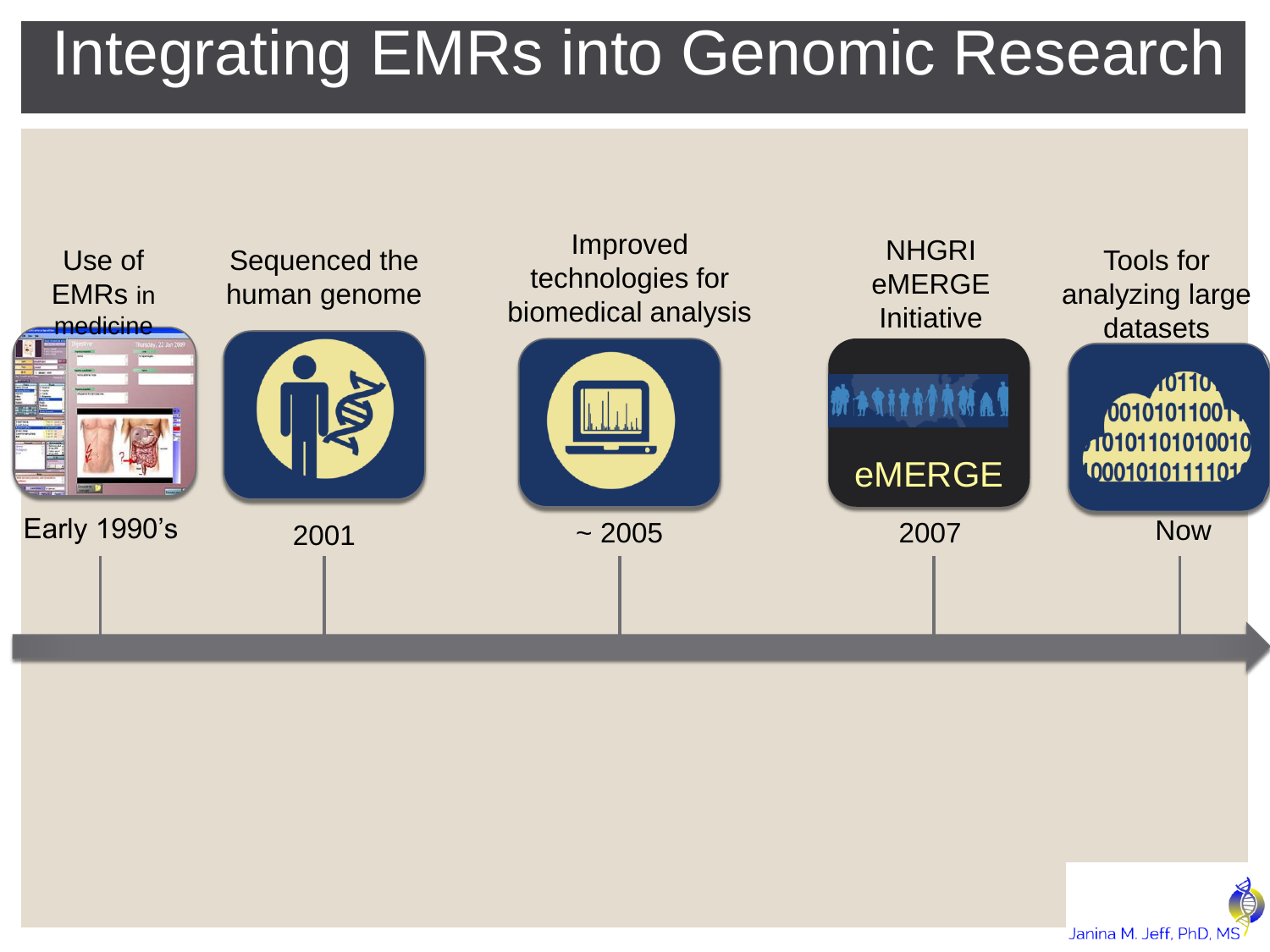# ELECTRONIC HEALTH RECORDS (EHRS)

- Electronic Health Records (EHRs)
- **Electronic version of a** patients medical history
	- maintained by the provider over time
	- demographics, progress notes, problems, medications, vital signs, past medical history, immunizations, laboratory data, biomarkers, and radiology reports



"EHRs will enable providers to make better decisions and provide better care. "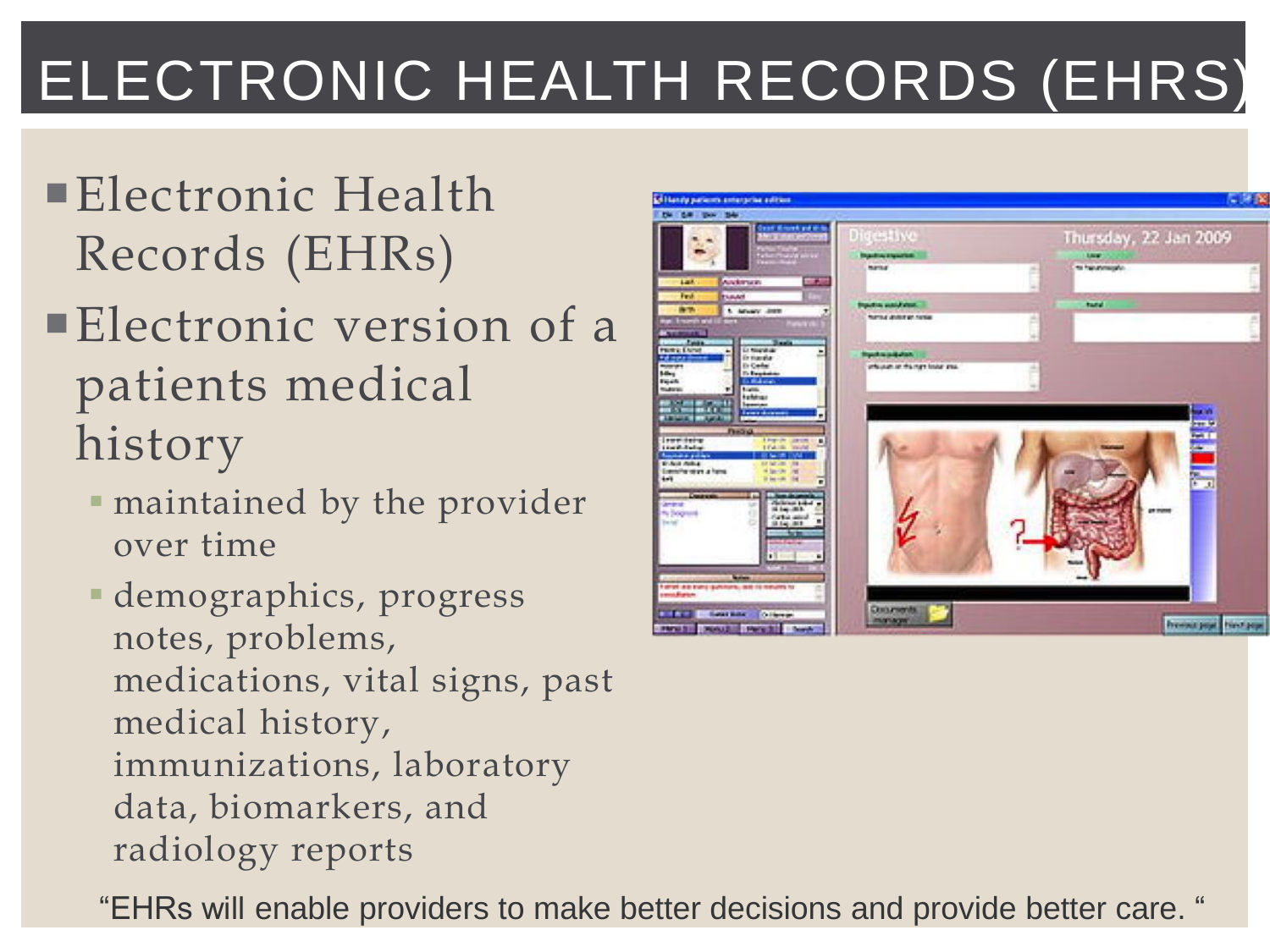#### Electronic Health Record (EHR) Linked to Genetic Data

- Success in research discovery with de-identified patient electronic health records (EHR) linked to de -identified genetic data
	- **IDENTIFICATION OF NOVEL GENETIC ASSOCIATIONS**
- Genetic Data
	- Single nucleotide polymorphisms (SNPs)
	- Common frequency variants
	- Genome-wide association studies
	- Pharmacogenomics

#### $EHR$

Wide range of patient derived data

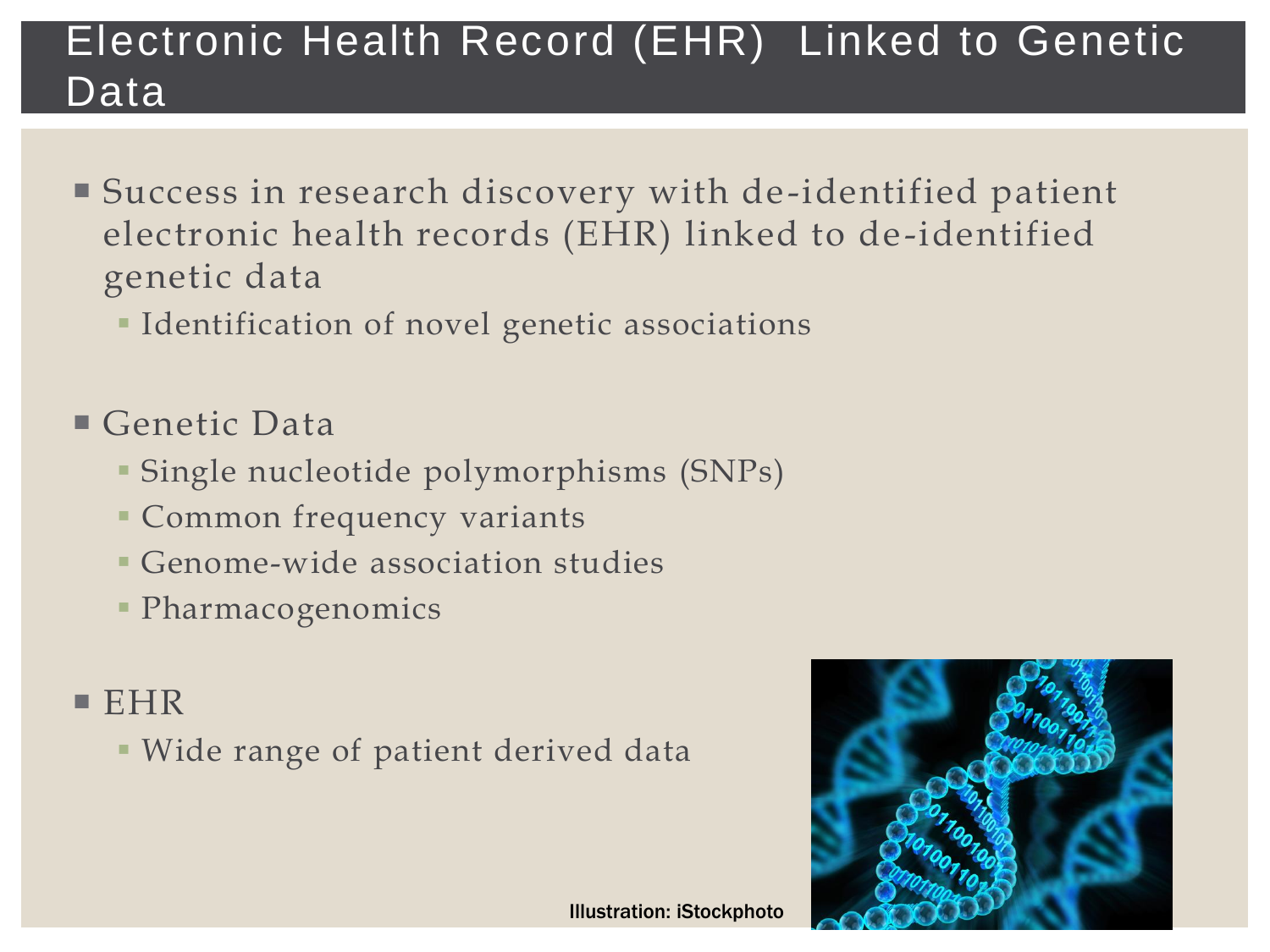### Electronic Health Record (EPIC/Clarity)

- Ambulatory (Outpatient)
- Inpatient (Hospital Admissions)
- Emergency Department
- Medication Orders
- Lab (Orders and Results)
- Imaging Orders
- Procedures
- Diagnosis information
- Demographics
- Patient History (Social, Surgical, Medical, etc.)
- Problem List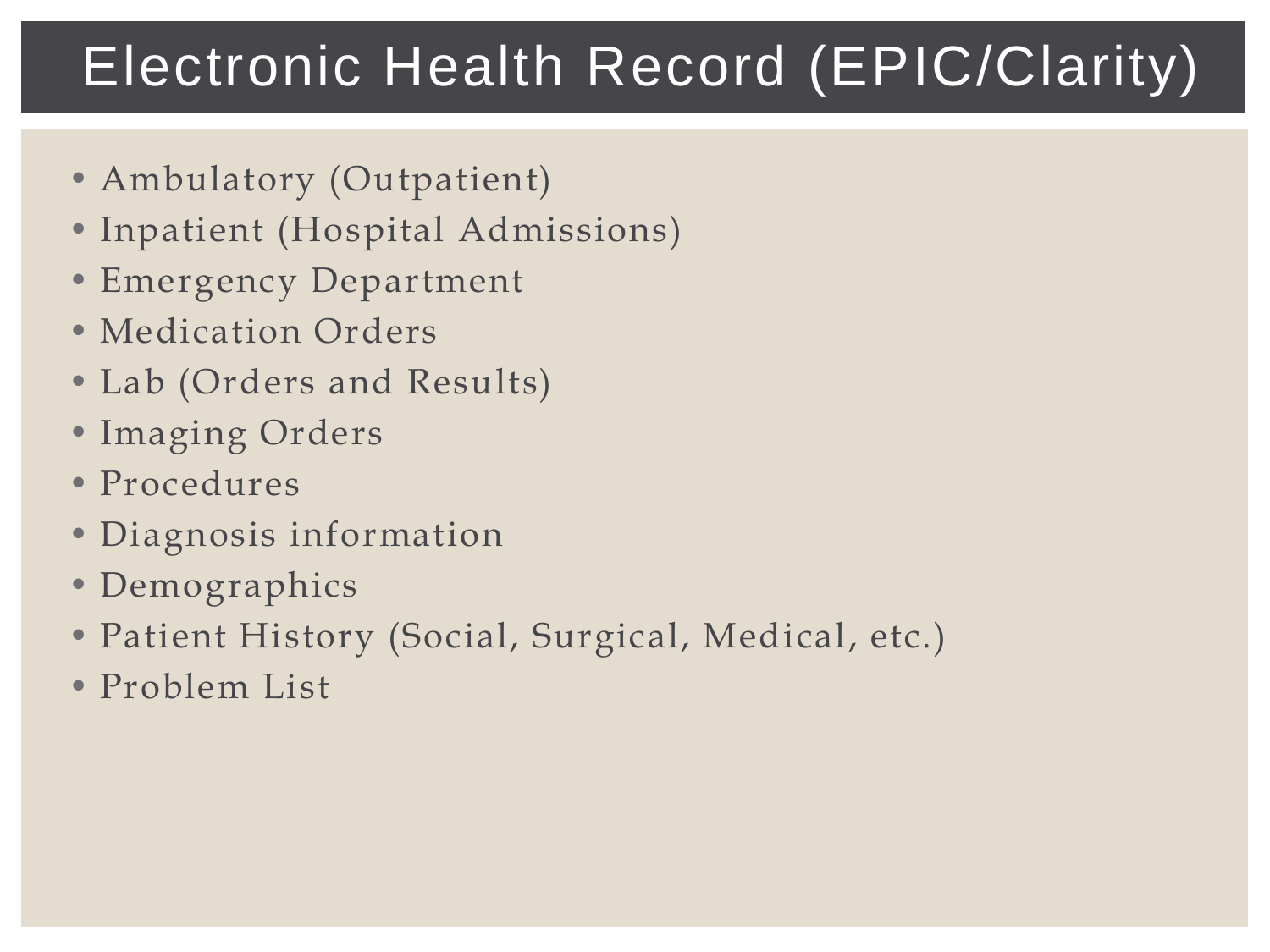#### Disparate Data Sources

- Cardiology Databases (Xcelera [1991 forward], MUSE [1980 forward], Echo [1991 forward], Apollo [1999 forward])
	- Cardiovascular Imaging (MR/CT)
	- Electrocardiogram
	- Echocardiogram
	- Surgical and Catheterization
- Radiology (RIS) [1997 forward]
	- **Pre-procedure questions**
	- Radiology Reports
- DEXA [1998 forward]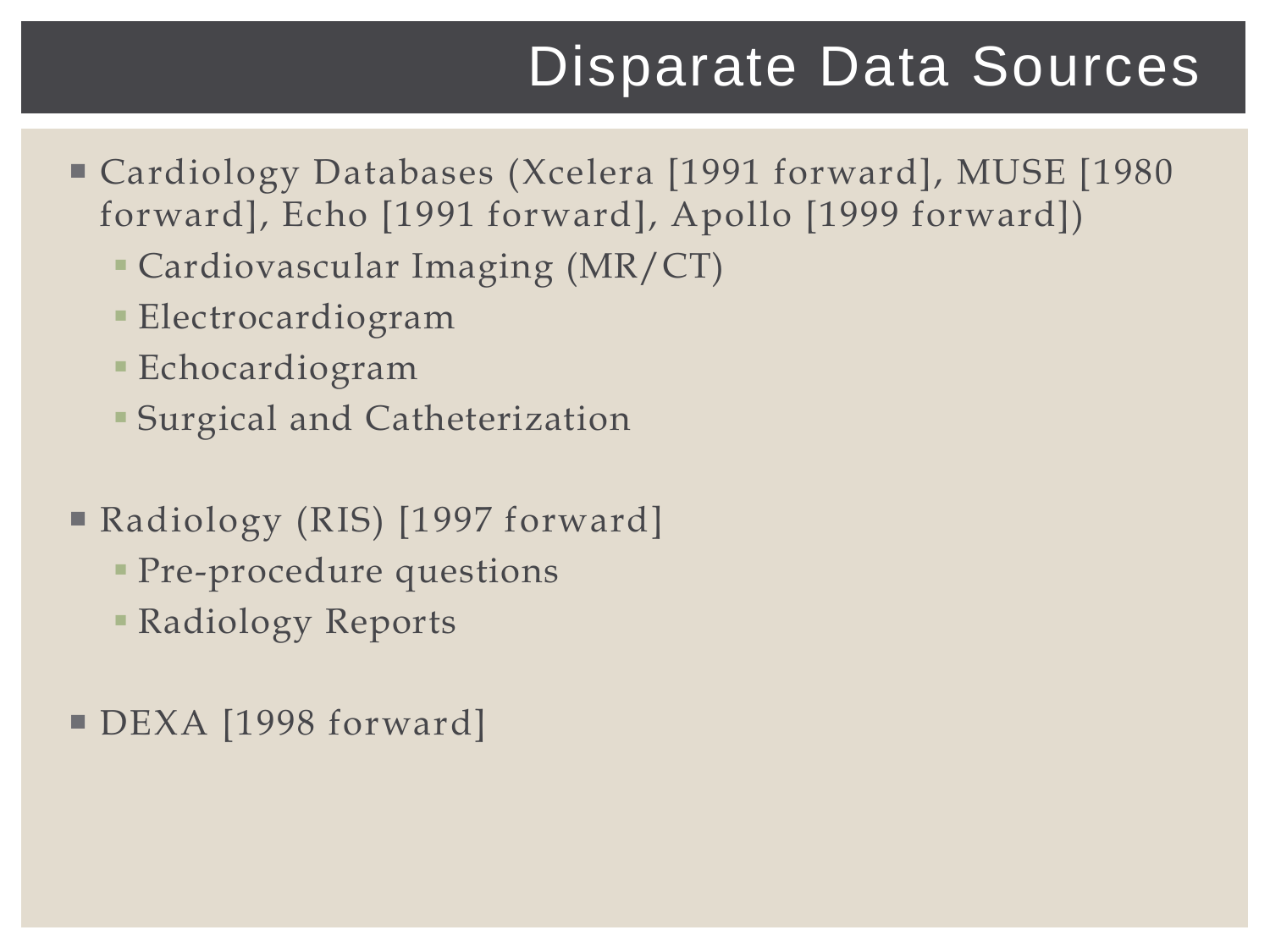### Phenotypic Algorithm Development

- Terminology
	- Using International Classification of Disease codes (ICD-9, ICD-10)
	- Procedural Codes (CPT)
	- Problem lists (Historical Codes, V,T,E codes)
	- Clinical Laboratory Values
	- Pharmacologic Data
	- Vital Signs
	- Structured Billing Text and Notes

 Note: Variability in these data exists across multiple EHR platforms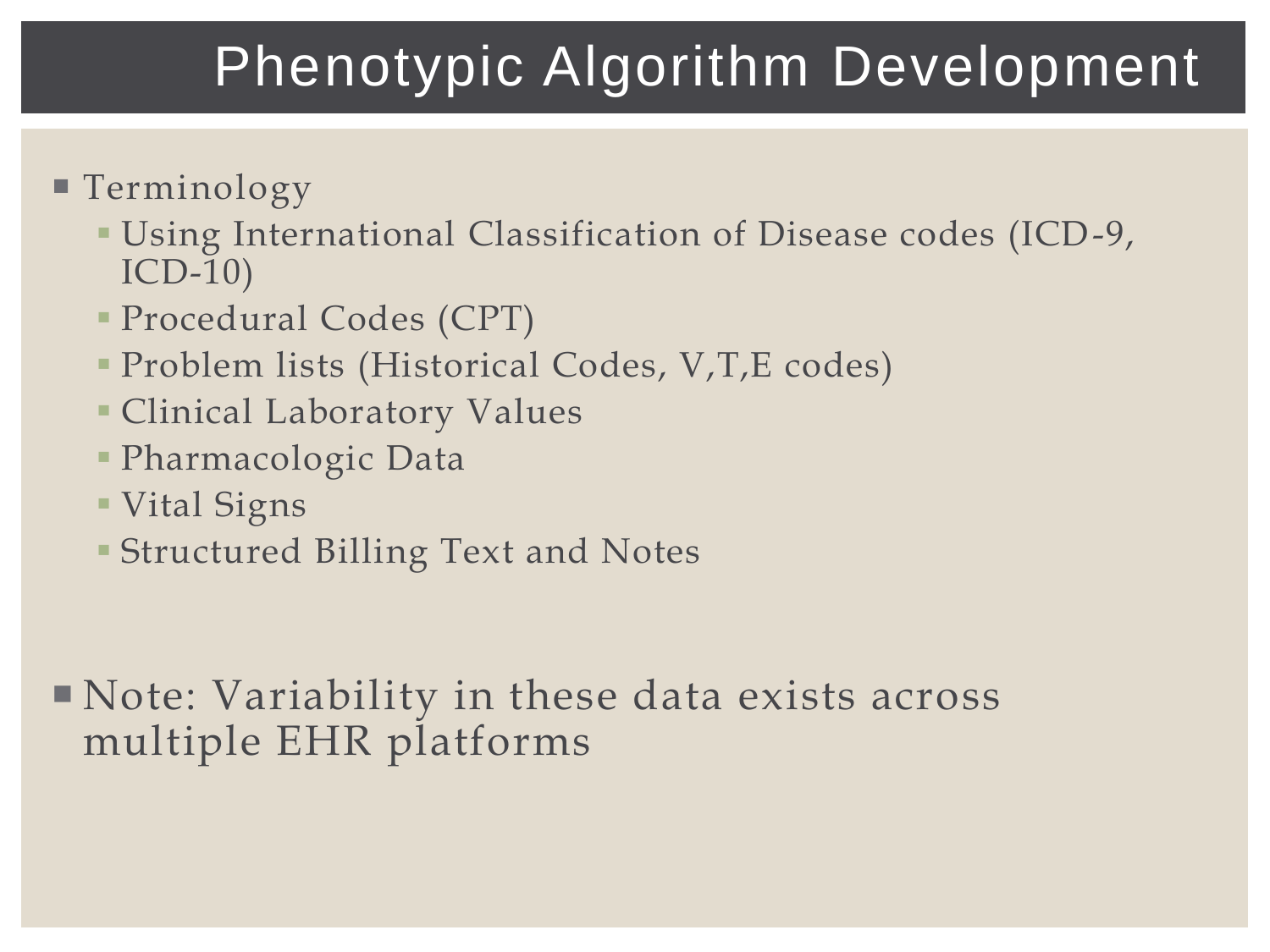### Developing a Phenotypic Algorithm

- Using multiple pieces of information to define case/control status, or a quantitative phenotypic measure
	- What is your phenotype of interest?
	- How can this phenotype be optimally used for increased power in a large-scale 'omic analysis?
	- Who are the individuals that will be affected by this disease or will have this phenotype?
	- Is it a case/control phenotype, quantitative measure?
	- What are medications, comorbidities, other diseases, surgeries that might affect your phenotype or measure?
		- Example: lipid levels after drug treatment suggesting an individual has "normal" lipid levels, impacting who you define as "high lipid levels"
		- Example: patient incorrectly defined as a control due to treatment radically changing their patient medical record, such as gastric bypass surgery resulting in type-2 diabetes reversal
		- Example: patient incorrectly defined as a "case" when their condition is a a result of surgery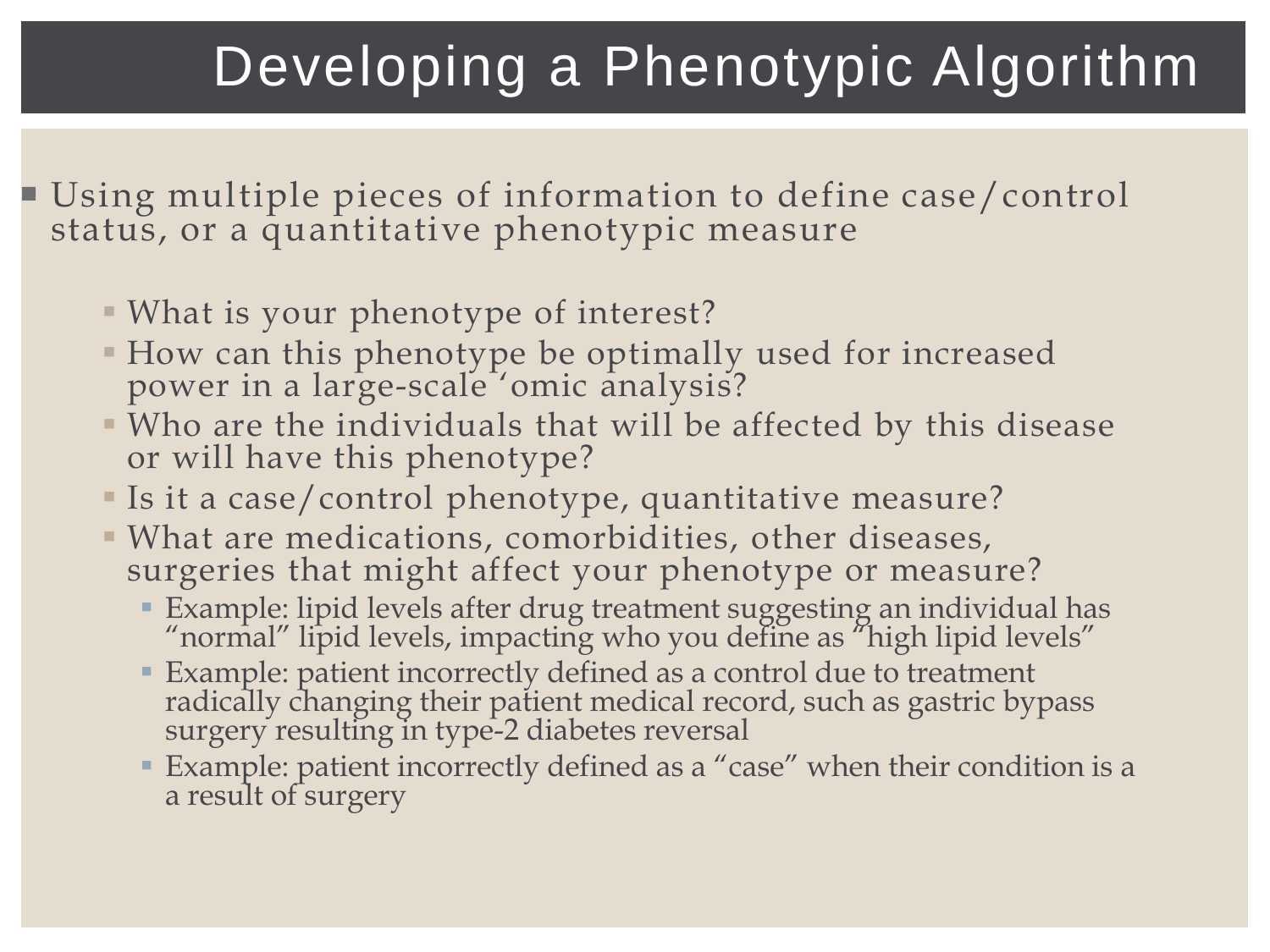### Phenotypic Algorithm: Flow Chart

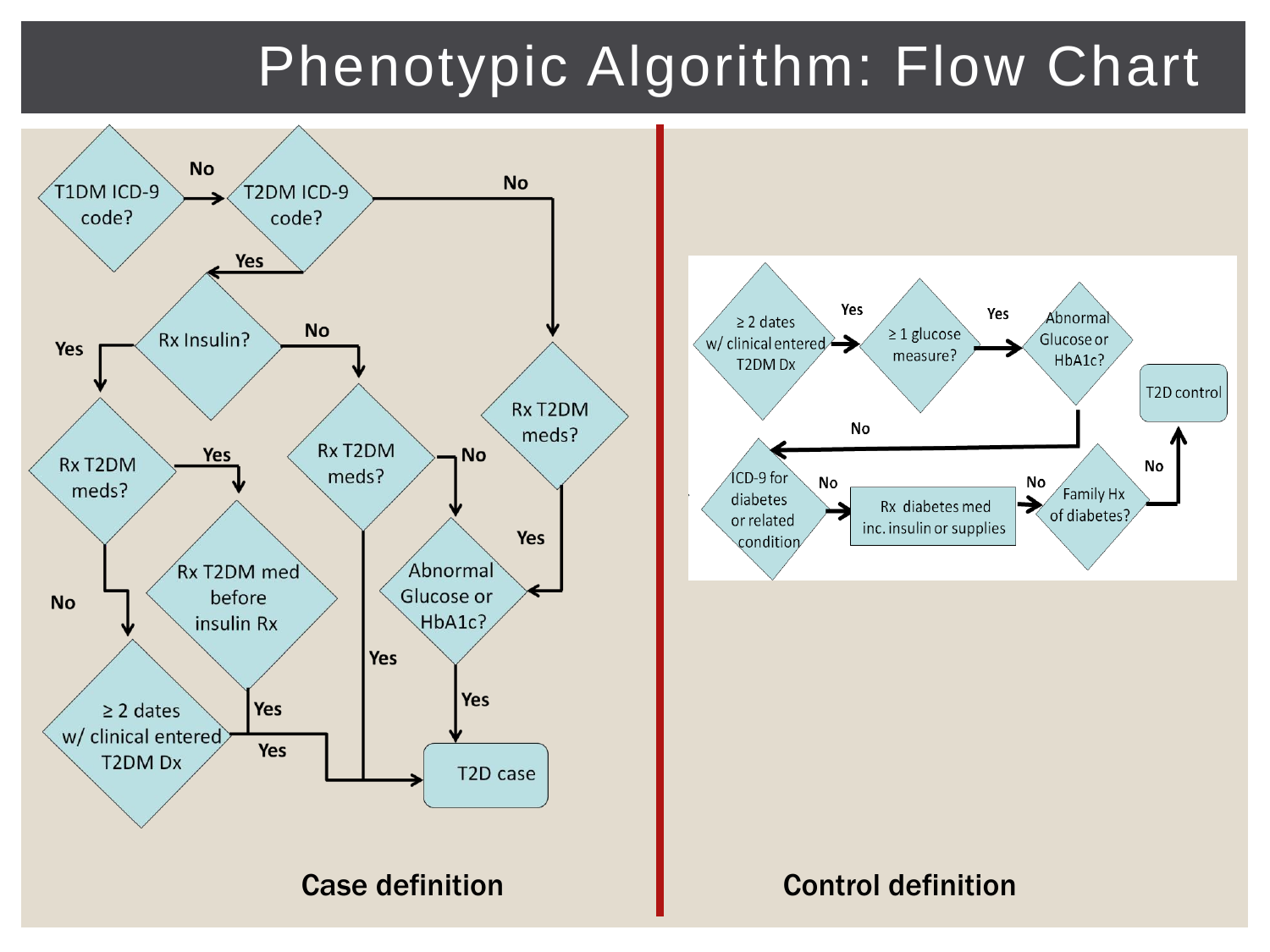#### Clinical notes/communications allow for Indirect Verification

Dear \*\* NAME[XXX]:

I had the pleasure of seeing Ms. \*\*NAME[AAA] for a followup glaucoma evaluation on \*\*DATEIJun 13 2006]. I am happy to report that her intraocular pressure was excellent at 15 mmHg in the right and 14 mmHg in the left on brimonidine and Azopt. Her visual acuity was 20/50-2 in the right and 20/30 in the left. On dilated fundus examination, she has a 2 to 3+ nuclear sclerotic cataract and 1+ posterior subcapsular cataract in the right and 2+ nuclear sclerotic cataract and 1+ posterior subcapsular cataract in the left. She had a cup-to-disk ratio of 0.7 vertically by 0.55 to 0.6 in the right eye I had the pleasure of seeing \*\* NAME on \*\*DATE(Oct 01 2009). As you know and 0.6 vertically by 0.5 horizontally in the left eye.

female who you referred here for an Impression/Plan: changes. The patient does not notice any acute change in her vision.

**EHR**

Dear \*\* NAME[XXX].

She denies any right eve. She also has a history of keratoconus bilaterally. On examination, her best corrected visual acuity was 20/200 in the right eye and 20/30 in the left eye with an intraocular pressure of 22 mmHg in the right eye and 19 mmHg in the left eye. Her slit-lamp examination is significant for corneal transplants bilaterally with pseudophakia in both eyes. Her angles are open to ciliary body in both eyes. On dilated fundus examination, she had a significantly tilted optic nerve head, much worse in the right eye than the left eye. She also has a chorioretinal scar/large crescent hypoplastic retina with pigmentary changes inferotemporally. The cup-to-disc ratio is 0.9 vertically and horizontally in the right eye. The patient had an inferior/inferotemporal notch in the right eye, and an inferior/inferotemporal retinal nerve fiber layer thinning in the left eye. IMPRESSION/PLAN:

1. Primary open angle glaucoma \*\* NAME[UUU].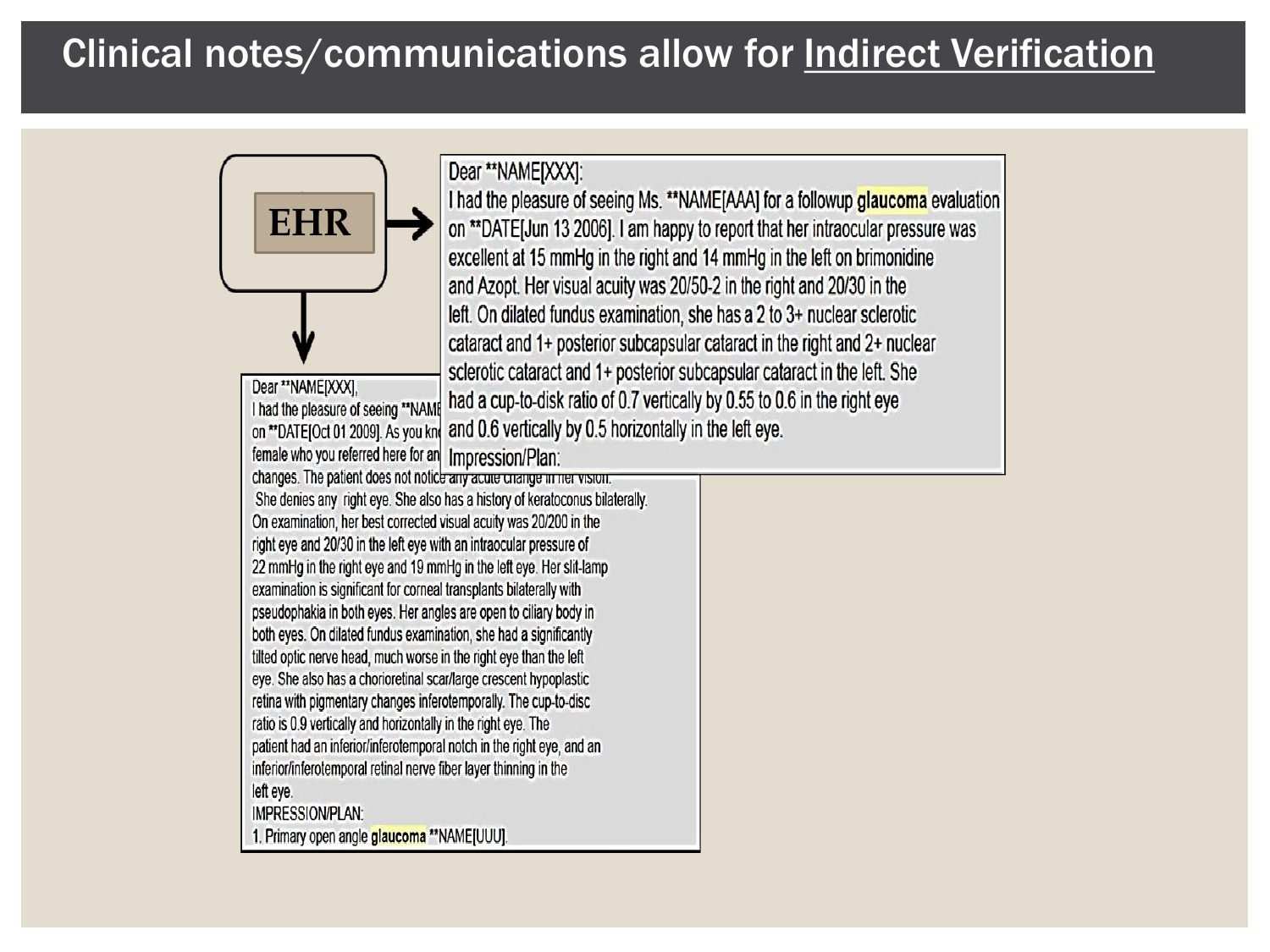### Developing a Phenotypic Algorithm

#### How do I know it works?

- Use algorithm to define group of cases and controls and evaluate PPV and NPV
	- Chart review
- **PPV: Positive Predictive Value** is the probability that subjects with a positive screening test truly have the disease
	- Iteratively refine case definition through partial manual review until case definition yields  $PPV \ge 95\%$
- **NPV: Negative Predictive Value** is the probability that subjects with a negative screening test truly don't have the disease
	- For controls, exclude all potentially overlapping syndromes and possible matches, iteratively refine such that  $NPV \ge 98\%$